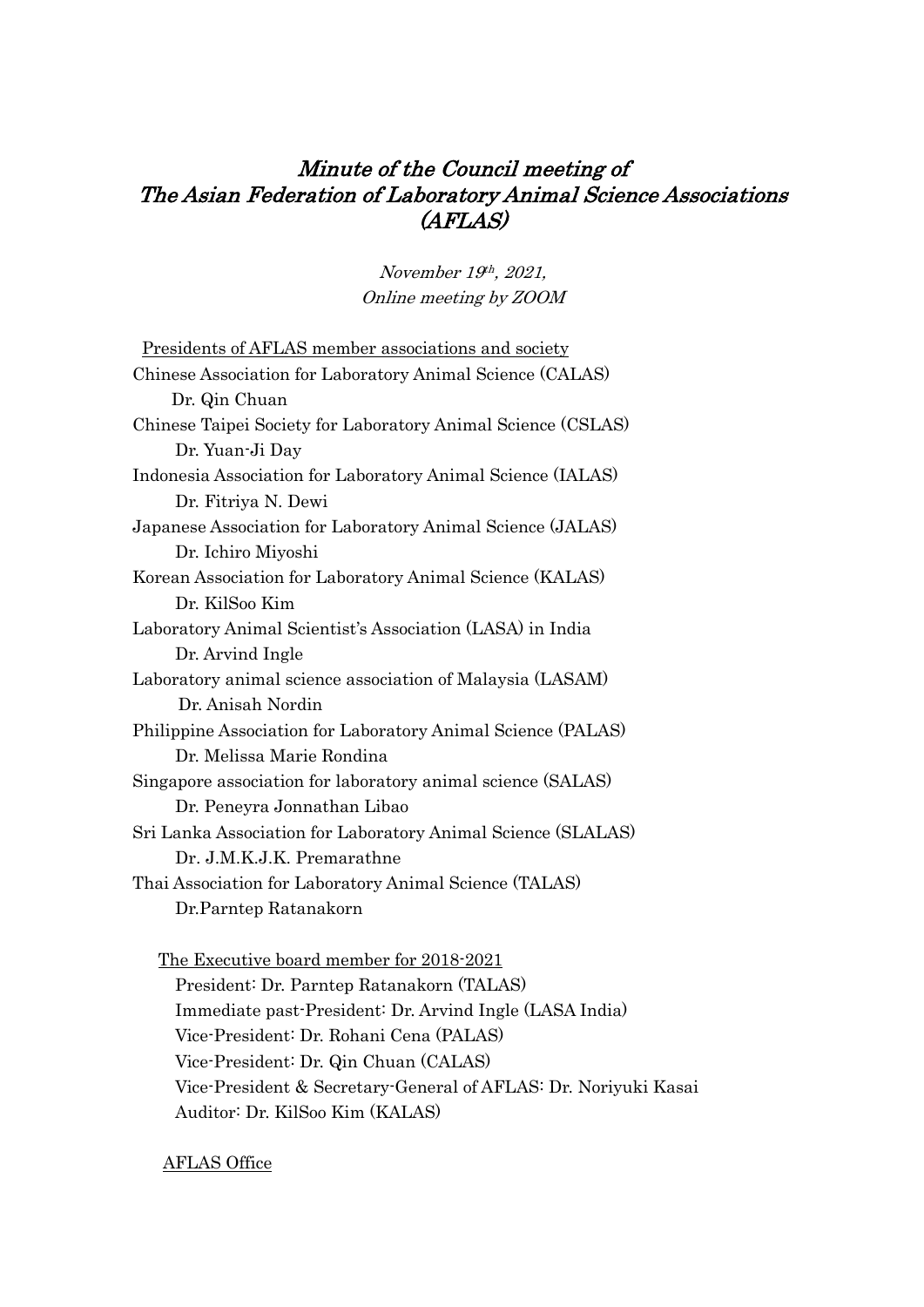Dr. Noriyuki Kasai (Vice President & Secretary-General of AFLAS) Dr. Nobuhito Hayashimoto (Assistant Secretary of AFLAS) HP: http://www.aflas-office.org/index.html

1. Opening remarks

AFLAS President Dr. Parntep Ratanakorn, (President of TALAS) addressed an opening remarks.

- 2. Participants in the Council meeting
	- CALAS: Drs Qin Chuan and Gao Ran CSLAS: Drs. Yuan-Ji Day and Lai Cheng Fen (Provisional) IALAS: Drs. Fitriya N. Dewi and Imelda L. Winoto JALAS: Dr. Atsushi Yoshiki KALAS: Drs. KilSoo Kim, Seung-Hyun Oh and Je Kyung Seong LASA India: Dr. Arvind Ingle LASAM: Drs. Anisah Nordin and Suzita Mohd. Noor PALAS: Drs. Melissa Marie Rondina and Rohani Cena SALAS: Drs. Peneyra Jonnathan Libao and Edgar Peña SLALAS: Drs.J.M.K.J.K. Premarathne and Sachini Amarasekara TALAS: Dr Parntep Ratanakorn and Wantanee Ratanasak AFLAS: Drs. Noriyuki Kasai and Nobu Hayashimoto
- 3. Election of a Chair

The chair should be the AFLAS President Dr Parntep Ratanakorn, who was elected according to By-Laws I-7.

# 4. AFLAS Finance

4-1 Balance for years of July 2020- October 2021

# 1. Revenues

|     |                                             | $US$ Dollar $(\$)$ | JPN Yen(¥)   |
|-----|---------------------------------------------|--------------------|--------------|
| 1.1 | Carry-over                                  | 14,581.41          | 1,727,157    |
| 1.2 | Membership dues for 2020 - KALAS (2,000USD) |                    | 205,097      |
| 1.3 | Membership dues for 2020 - CALAS (2,000USD) |                    | 207,160      |
| 1.4 | Membership dues for 2020 - JALAS (2,000USD) |                    | 210,120      |
| 1.5 | Interest $(1)$                              | 2.61               |              |
| 1.6 | Interest $(2)$                              |                    | 26           |
|     | <b>Total Revenue</b>                        | 14,584.02          | 2,349,560    |
|     |                                             |                    | (20, 792USD) |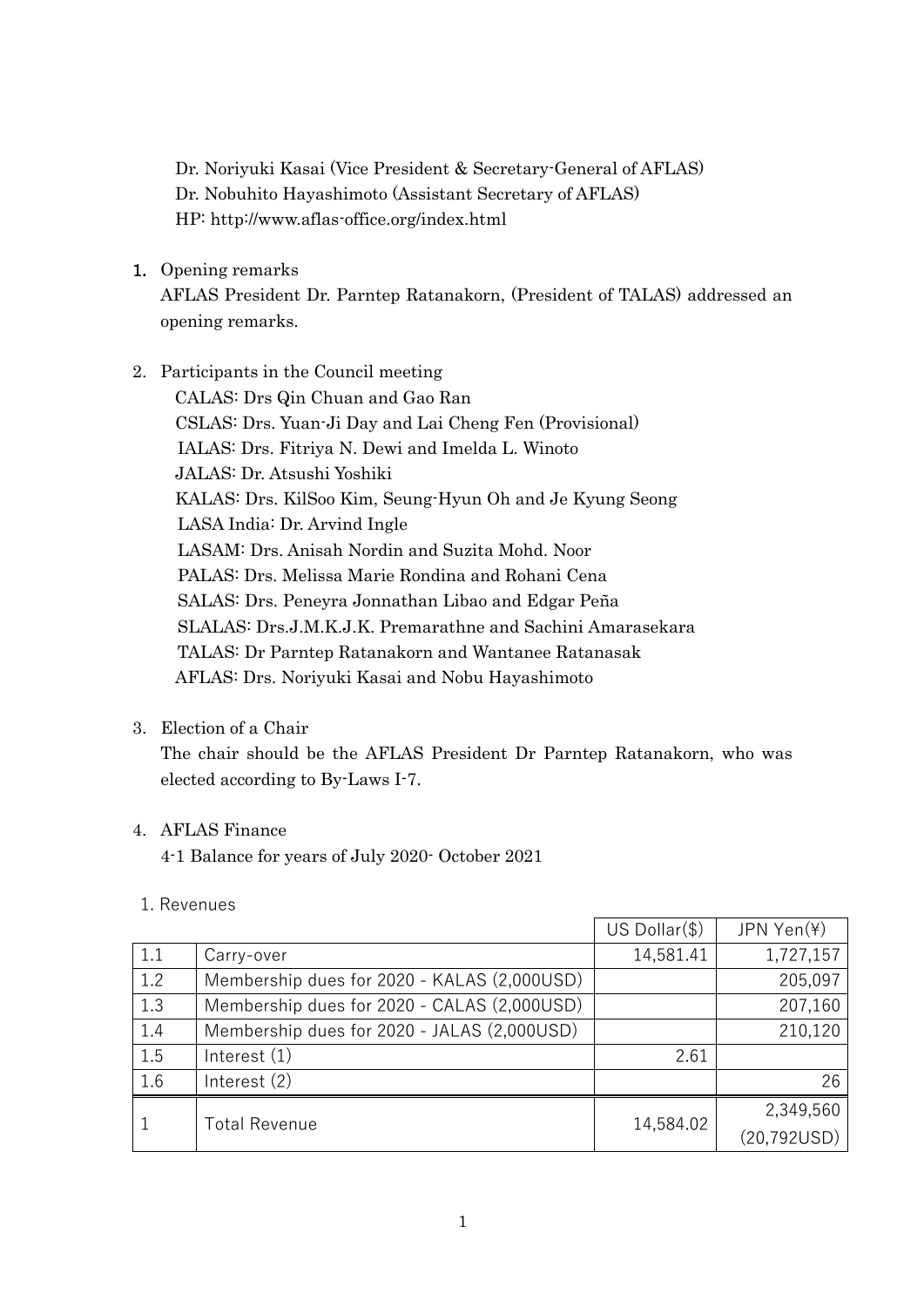1USD=113JPY

#### 2. Expenditures

|                |                                   | $US$ Dollar $(\$)$ | JPN Yen(¥)  |
|----------------|-----------------------------------|--------------------|-------------|
| 2.1            | Remittance Charge for 1.1 (KALAS) |                    | 1,500       |
| 2.2            | Remittance Charge for 1.2 (CALAS) |                    | 1,500       |
| 2.3            | Website management fee            |                    | 110,000     |
| 2.4            | Bank Transfer fee for 2.3         |                    | 440         |
| 2.5            | <b>AFLAS Office Expenses</b>      |                    | 100,000     |
| 2,6            | Bank Transfer fee for 2.5         |                    | 330         |
| $\overline{2}$ | <b>Total Expenditures</b>         | 0.00               | 213,770     |
|                |                                   |                    | (1,891USD)  |
|                |                                   |                    | 1USD=113JPY |

3. Asset (Jun. 2019)

|                  |                             | US Dollar(\$) | JPN Yen(\)               |
|------------------|-----------------------------|---------------|--------------------------|
| 3.1              | Deposit in the Bank Account | 11,684.02     | 2,135,790                |
| 3.2              | Cash                        | 2,900.00      |                          |
|                  | Total                       | 14,584.02     | 2,135,790<br>(18,901USD) |
| $11100 - 110101$ |                             |               |                          |

1USD=113JPY

(18,901USD)

・ Annual membership dues for year of 2020 have collected from CALAS, KALAS and JALAS, but not from other members.

・Reporting the results of auditing account.

Auditing account for 2020-2021 Balance was conducted by Dr. Atsushi Yoshiki, a representative of JALAS, on behalf of a present auditor KALAS President Dr. KilSoo Kim and with his consent, because that the auditor and the secretary general cannot have a face-to-face talk about the materials for AFALS finance before the council meeting due to COVID-19 pandemic.

Dr. Yoshiki reported that the balance sheet and statement of income and expenditure have been drawn up in accordance with the accounting principles.

4-2 Proposed Budget for years of October 2021- September 2022

#### 1. Revenues

|                       |            | $US$ Dollar $(\$)$ | JPN Yen(¥) |
|-----------------------|------------|--------------------|------------|
| $\overline{ }$<br>1.1 | Carry-over | 14,584.02          | 2,135,790  |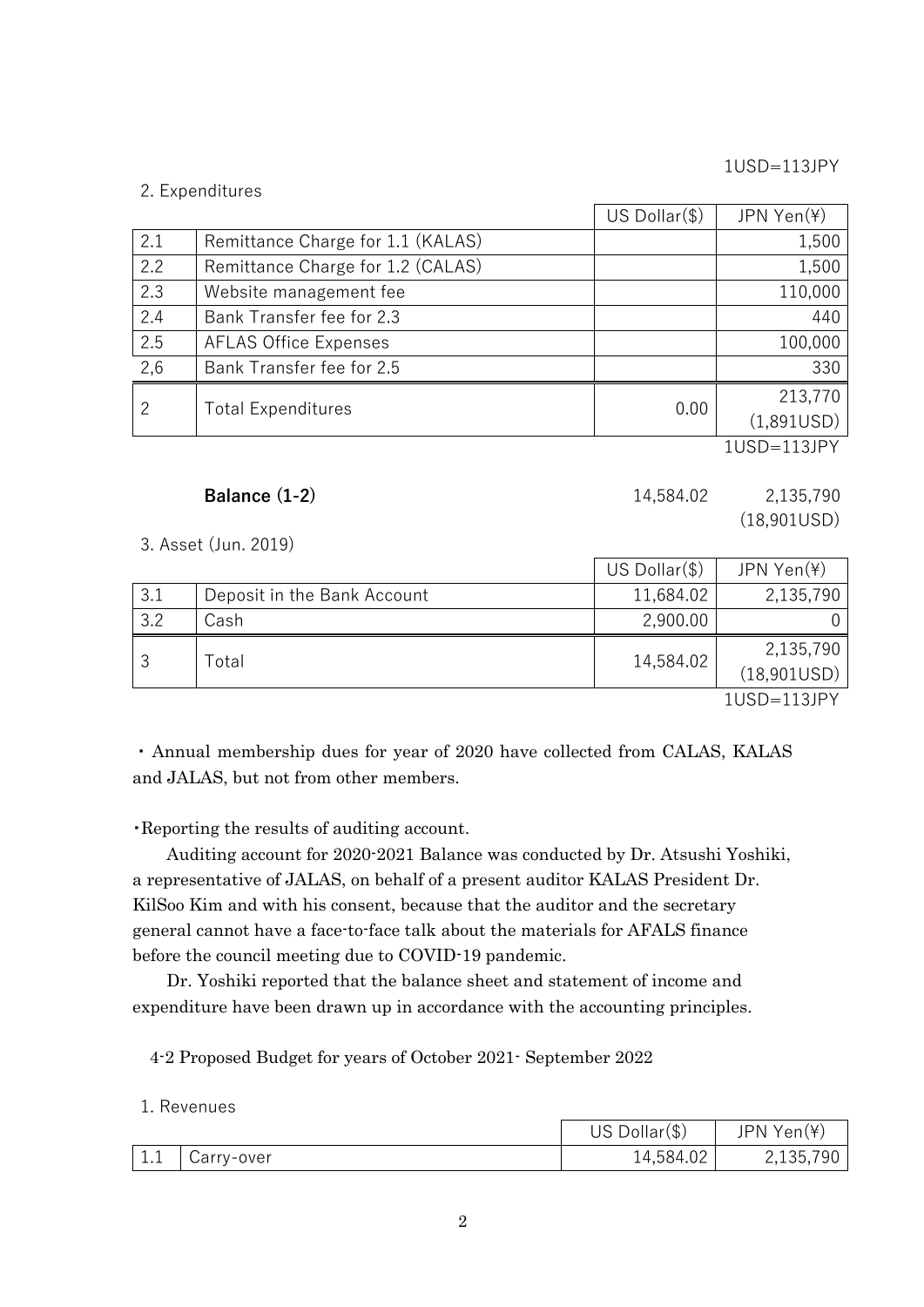| 1.2  | Membership dues for 2020 - CSLAS           | 1,000.00  |                          |
|------|--------------------------------------------|-----------|--------------------------|
| 1.3  | Membership dues for 2020 - LASAIndia       | 200.00    |                          |
| 1.4  | Membership dues for 2020 - IALAS           | 200.00    |                          |
|      | Membership dues for 2020 - LASAM, Paid for |           |                          |
| 1.5  | 2020&2022 in 2019                          | 0.00      |                          |
| 1.6  | Membership dues for 2020 - PALAS           | 200.00    |                          |
| 1.7  | Membership dues for 2020 - SALAS           | 200.00    |                          |
|      | Membership dues for 2020 - TALAS           | 200.00    |                          |
| 1.8  | Membership dues for 2020 - SLALAS          | 100.00    |                          |
| 1.9  | Interest $(1)$                             | 8.00      |                          |
| 1.10 | Interest $(2)$                             |           | 8                        |
|      | <b>Total Revenue</b>                       | 16,692.02 | 2,135,798<br>(18,901USD) |

Membership due for 2021 will not be collected from all of AFLAS members. 1USD=113JPY

Membership dues for 2020 have already been paied by CALAS, KALAS & JALAS in 2020.

LASAM has already paied 400USD for 2020&2023 dues in 2020.

Other seven members have not paied for 2020 dues yet.

2. Expenditures

|                                                  |                                         | $US$ Dollar $(\$)$ | JPN Yen(¥)  |
|--------------------------------------------------|-----------------------------------------|--------------------|-------------|
| 2.1                                              | The fund of ETALAST 2020 program*       | 2,100.00           |             |
| 2.2                                              | The fund of ETALAST 2022 program        | 2,100.00           |             |
| 2.3                                              | <b>AFLAS Office Expenses</b>            |                    | 50,000      |
| 2.4                                              | Website management fee                  |                    | 110,000     |
| 2.5                                              | Remittance Charge and Bank Transfer fee |                    | 10,000      |
| 2.6                                              | Reserve                                 | 12,492.02          | 1,965,798   |
| $\overline{2}$                                   | <b>Total Expenditures</b>               | 16,692.02          | 2,135,798   |
|                                                  |                                         |                    | (18,901USD) |
| * All six programs were postponed to 2022 due to |                                         |                    | 1USD=113JPY |

\*All six programs were postponed to 2022 due to COVID-19 disaster.

4-3 Audit of 2019-2020 AFLAS balance

・ Reporting the results of auditing account for 2019-2020.

Dr. Atsushi Yoshiki also audited 2019-2020 AFLAS balance this time for the same reason as mentioned in 4-1.

In the 2020 council meeting held by E-mail between August and September, 2020, we decided that auditing account for the balance of 2019-2020 is to be done in the 9th AFLAS Congress in Chiang Mai, Thailand, in June 2021 together with those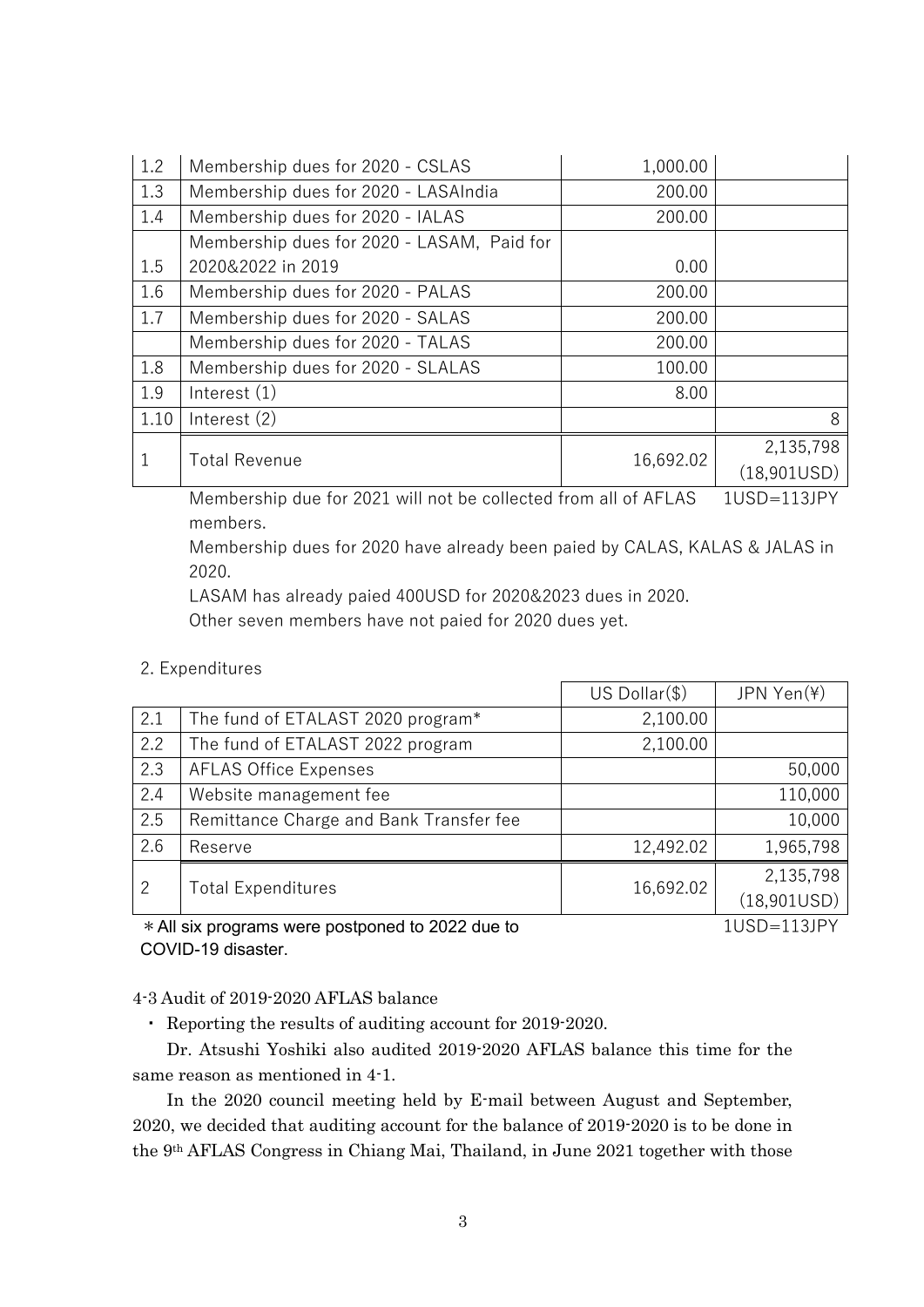of 2020-2021 balance by the auditor, KALAS President. However, it could not be done due to COVID-19 pandemic as the same reason mentioned in 4-1. Therefore, AFLAS Office asked also Dr.Yoshiki to audit the account of 2019-2020 finance with Dr.KilSoon Kim's consent.

Dr.Yoshiki reported that he balance sheet and statement of income and expenditure have been drawn up in accordance with the accounting principles.

#### 5. AFLAS Activities

5-1 Cancellation of 9th AFLAS Congress

9th AFLAS Congress planned to be held in Chaing Mai, Thailand in June 2021 was cancelled because of COVID-19 pandemic.

5-2 2020 AFLAS Council Meeting by E-mail

It was held by E-mail as follows,

・Date: August to September, 2020

・Minutes: See the "Minutes of The Council meeting for The Asian Federation of Laboratory Animal Science Associations (AFLAS), August to September, 2020, Email Meeting on the website of AFLAS or

http://www.aflas-office.org/pdf/Minutes2016\_2.pdf.

#### 5-3 AFLAS ETALAST Funding Program

Supporting program for "Education and Training activities of Laboratory Animal Science and Technology (ETALAST)" to AFLAS member associations or society.

#### 5-3-1 AFLAS ETALAST Fund Program in 2020 and 2021

At the last council meeting held in 2020 by E-mail, the period of AFLAS ETALAST Funding Program in 2020 has been extended from the end of March 2021 to March 2022. In addition, it was also decided that AFLAS ETALAST Funding Program in 2021 is carried out as planned.

However, the situation of COVID-19 pandemic has not changed for the better even in 2021 in the world. In addition, AFLAS Office has not received any reports of carrying out the programs from any associations. Therefore, we would like to extend again the period of AFLAS ETALAST Funding Program in 2020 to March 2023.

In addition, we would like to cancel the AFLAS ETALAST Funding Program in 2021.

AFLAS ETALAST Funding Programs in 2020 are as follows.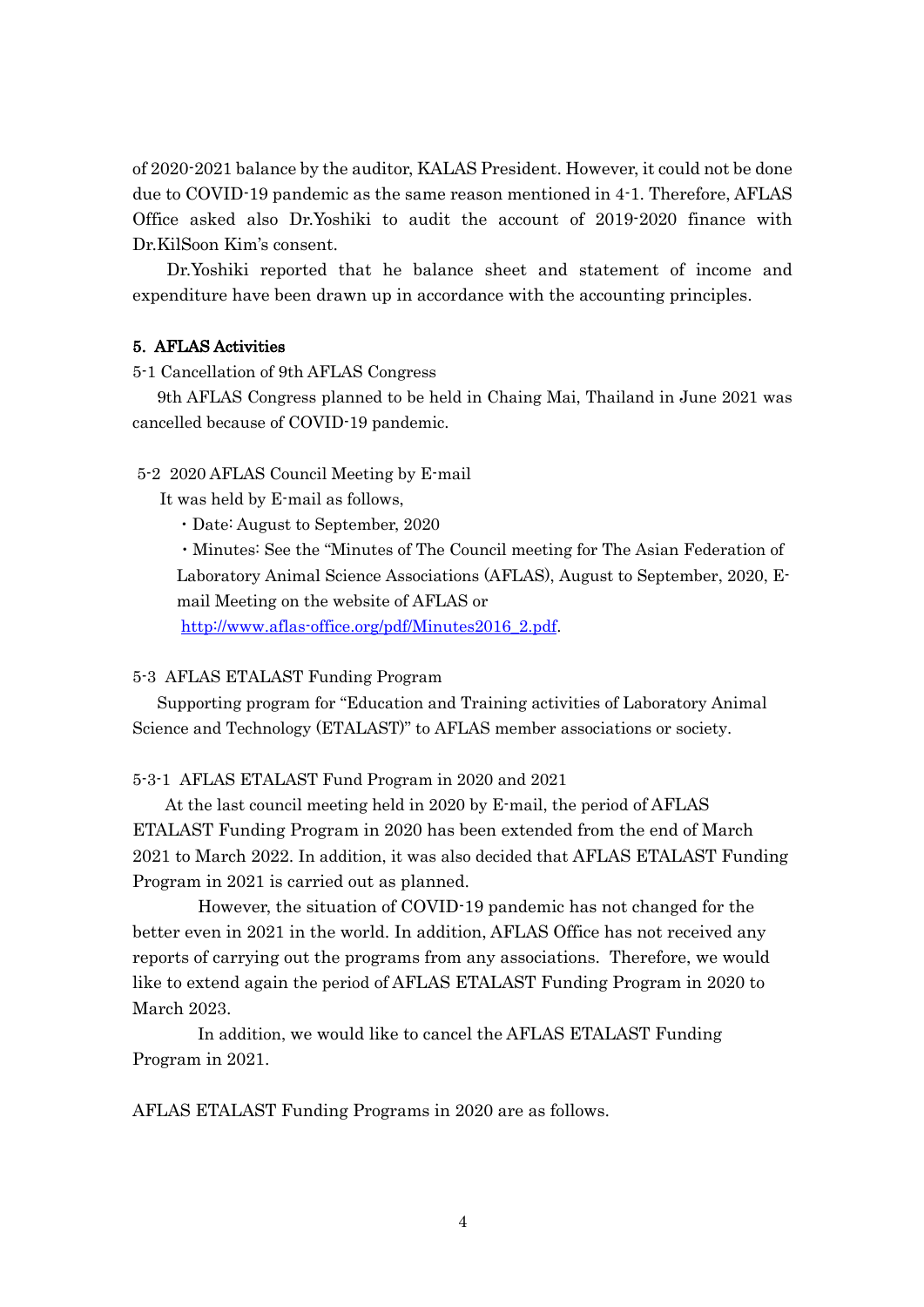- Applicant 1: Dr. Fitriya N. Dewi (President of IALAS) Title: IALAS-ILAVA-UNPAD 2nd Symposium on Laboratory Animal Science "Animal Models for the Advancement of Human Health"

- Applicant 2: Dr. Melissa Marie R. Rondina (President of PALAS) Title: 32nd Philippine Association for Laboratory Animal Science Annual Scientific Conference. "Edges and Borders: Lining the Next Frontier in Research"

- Applicant 3: Dr. Ureshani Karunarathna (President of SLALAS) Title: Pre conference workshop on Genetically modified mouse models: In-vitro fertilization and use in biomedical science.

If each applicant wants to change the contents of the program, do let AFLAS Office know them.

# 5-3-2 AFLAS ETALAST Funding Program in 2022

AFLAS ETALAST Funding Program in 2022 will be carried out as planned. According to decision in the council meeting in 2015, the AFLAS Office will begin to accept application forms from member associations and society for the financial period of April 2022 to March 2023 in December 2021.

"The General Guide for AFLAS Supporting Program of Education and Training Activities for Laboratory Animal Science and Technology (ETALAST)" is available in AFLAS Official website (http://www.aflas-office.org/), and the list of 10 ETALAST programs since 2016 is available on http://www.aflas-office.org/etalast.html as well.

-Committee members of ETALAST at December, 2018 were as follows;

Dr. Qin Chuan (CALAS), Dr. Chiung-Tong Chen(CSLAS), Dr. Imelda Winoto(IALAS), Dr. Atsuo Ogura (JALAS), Dr. Jeong Seok Nam (KALAS), Dr. Arvind Ingle (LASA India), Dr.Yong-Meng Goh (LASAM), Dr. Rohani B. Cena (PALAS), Mr. Tay Yi Quan (SALAS), Dr. Dr.Inoka Sandanayake (SLALAS), Dr. Parntep Ratanakorn (TALAS), Dr. Noriyuki Kasai (AFLAS Secretary-general)

In case of exchanging a committee member of your association or society, please let AFLAS Office know it.

5-4 Introduction of preparation of 10th AFLAS Congress in 2023 in Korea

Host associations: Korean Association of Laboratory Animal Science (KALAS). KALAS President Dr. KilSoo Kim, Dr. Seung-Hyun Oh and Dr.Je Kyung Seong were introduced the preparation status of the 10th AFLAS Congress in 2023 in Korea.

Date: September, 2023.

Venue: Jeju Island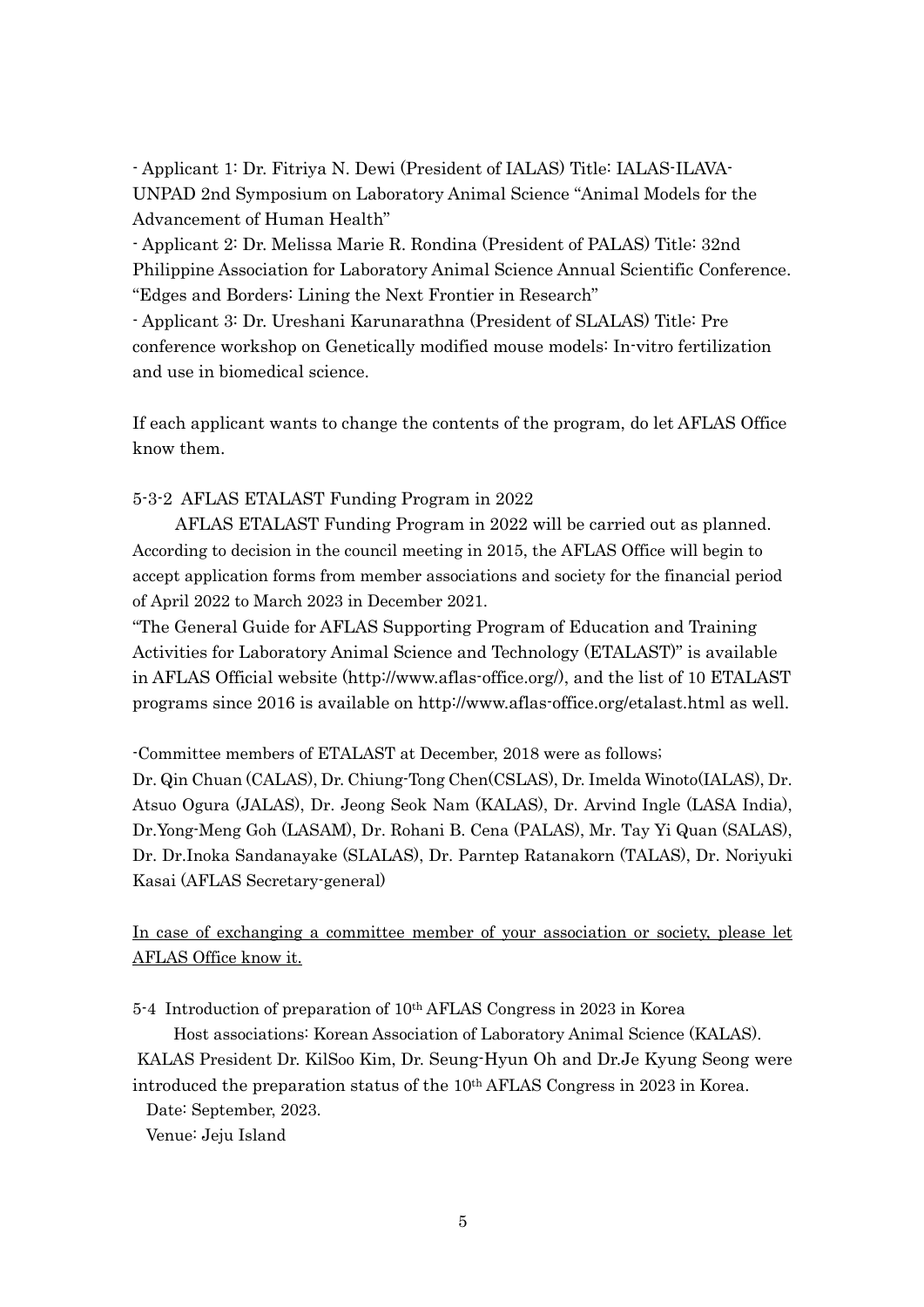5-5 Election of host associations or society for 11th AFLAS Congress in 2025

AFLAS Office is planning to accept bid of 11th 2025 AFLAS Congress host association or society from around January 2022. It will be announced at the end of this year.

The election of the 2025 host association or society will be carried out at the 2022 or 2023 AFLAS council meeting.

5-6 Election of the Council and Executive board members for 2021-2023 President: Dr. KilSoo Kim (President of KALAS) Immediate past-President: Dr. Parntep Ratanakorn (TALAS) Vice-President: Dr. Melissa Marie Rondina (PALAS) Vice-President: Dr. Qin Chuan (CALAS) Vice-President & Secretary-General of AFLAS: #1 Auditor: #2

- #1: The present SG Dr.Noriyuki Kasai announced his intention to resign the position of Secretary-General of AFLAS.
- #2: According to AFLAS custom, auditor should be the next president of AFLAS. However, as the next president has not been elected yet, immediate past-President Dr. Parntep Ratanakorn (TALAS) takes a position temporarily. After election of the 2023-2025 president, he/she will take the position.

5-6-1 Election method of the new Secretary-General

Two opinions were expressed on how to elect the new Secretary-General. One is that it should be elected from the same association or society as the AFLAS president. The other is that the AFLAS president changes every two years, so if the secretarygeneral changes each time, it is not good for the continuation of AFLAS.

It was decided to consider it at a new executive board at a later date and consult with the council meeting.

- 5 -7 Others (Notes):
	- -Mr. Tay Yi Quan, the former president of SALAS, has been an AAALAC
	- International Member Organization Delegate (Delegate) from AFLAS since 2019. He has reappointed for next three-year term as Delegate (beginning January 1, 2022 and ending December 31, 2024.
	- -AFLAS is an affiliate member of ICLAS (International Council for Laboratory Animal Science). A membership fee is not necessary.
	- -AFLAS Official Website: http://www.aflas-office.org/

6. Releasing the Chair

AFLAS President Dr. Parntep Ratanakorn was released the Chair.